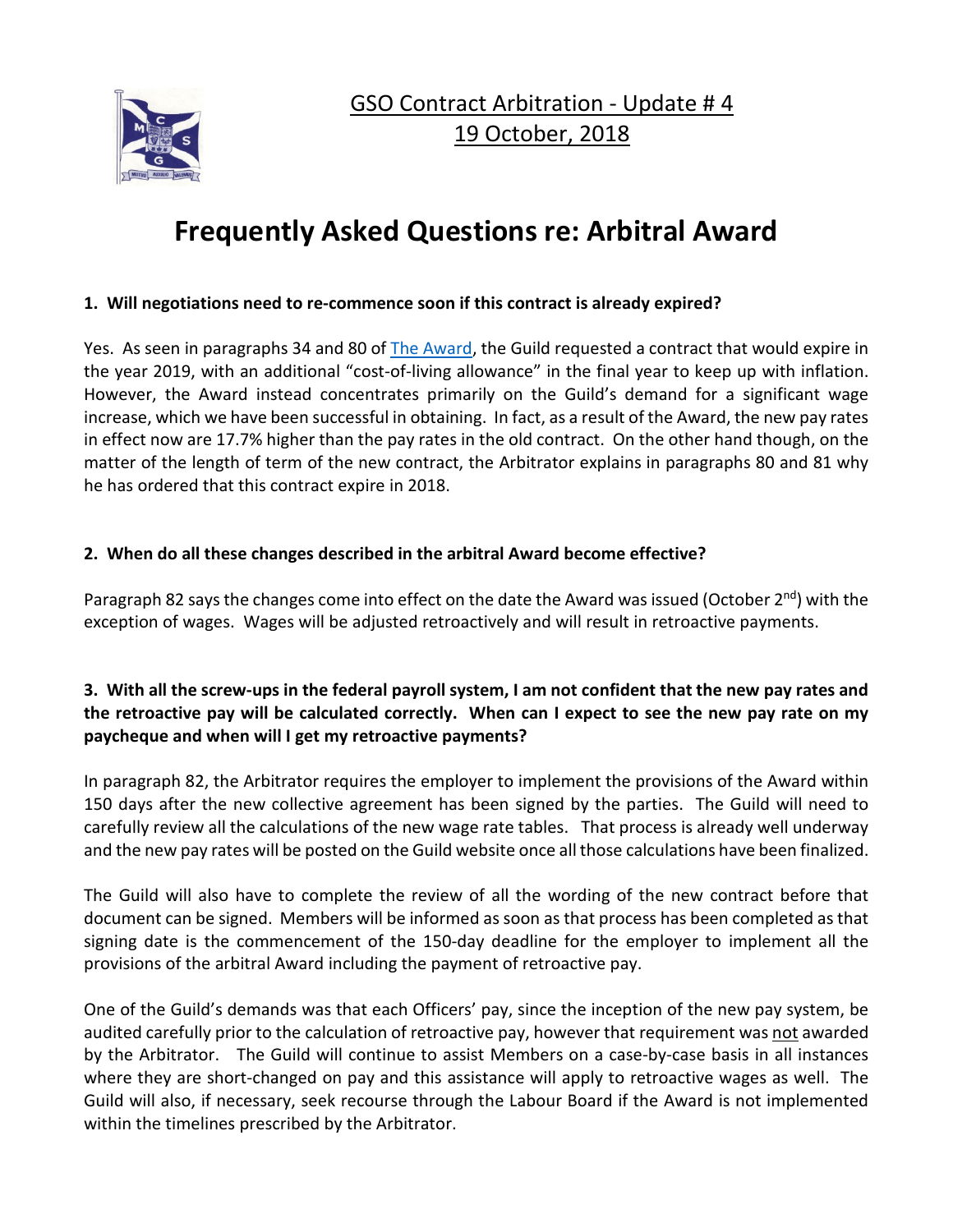## **4. Am I correct that the Arbitrator did not award a monetary increase in the allowances (including the Extra Responsibility Allowance - ERA)? If so, these allowances are not keeping pace with inflation.**

That is correct. In paragraph 24 the Arbitrator did agree with the Guild's demand to increase from 120 days to 365 days, the entitlement to continue to receive the ERA in a shore-based position, but the Arbitrator did not increase the monetary amount of the ERA. This is despite the request by the Guild in paragraph 34 that the wage increase needs to apply to all the allowances. While the Arbitrator did award the Guild a significant overall wage increase, he made a decision to only increase the allowances for certain meals (paragraphs 31 and 32) and he has indicated in paragraph 83 that all other proposals that he has not addressed in this Award are dismissed, which unfortunately includes our demand for all allowances to increase by the same percentage as the wage increase. The Guild will need to once again bring forward this matter as a priority in the upcoming round of collective bargaining, to obtain increases for all the allowances.

# **5. Fortunately I usually only have to travel 20 minutes to get to the vessel and don't understand why travelling time (of over 8 HOURS?!) was an issue that we needed to take to arbitration. Does this have something to do with crew changes in the arctic?**

Yes, this occurs primarily during arctic crew changes. According to the National Joint Council Travel Directive, federal government employees (including Ships' Officers) are typically required to travel up to **9** consecutive hours, following which the employer should usually have scheduled an overnight rest period in the travel itinerary. It was patently unjust that the collective agreement limited the **payment** for travelling time to a maximum of **8** hours when Officers were actually required to **travel** for **9** hours. This situation has now been corrected by the Arbitrator in paragraph 28 and travel time will now be paid up to 9 hours at the applicable rate.

## **6. Do we have any choice of how retroactive payments will be made? Can I have it deposited to an RRSP or saved as leave?**

No, unfortunately, retroactive pay is made by way of direct deposit in the same manner as regular payroll.

## **7. Is paragraph 7 mostly minor administrative adjustments to the Collective Agreement or are there any significant changes or improvements?**

There is an adjustment to "Leave With Pay for Family-Related Responsibilities". This change removes some of the prescriptive limits in the contract wording, so that Officers will have more flexibility to use their annual allotment of 5 days, in a manner that better suits the needs of their families.

Also, under the old contract, the entitlement to "Bereavement Leave With Pay" was 5 days in the event of the death of an Officer's immediate family. This entitlement is now increased to **7 days** with pay.